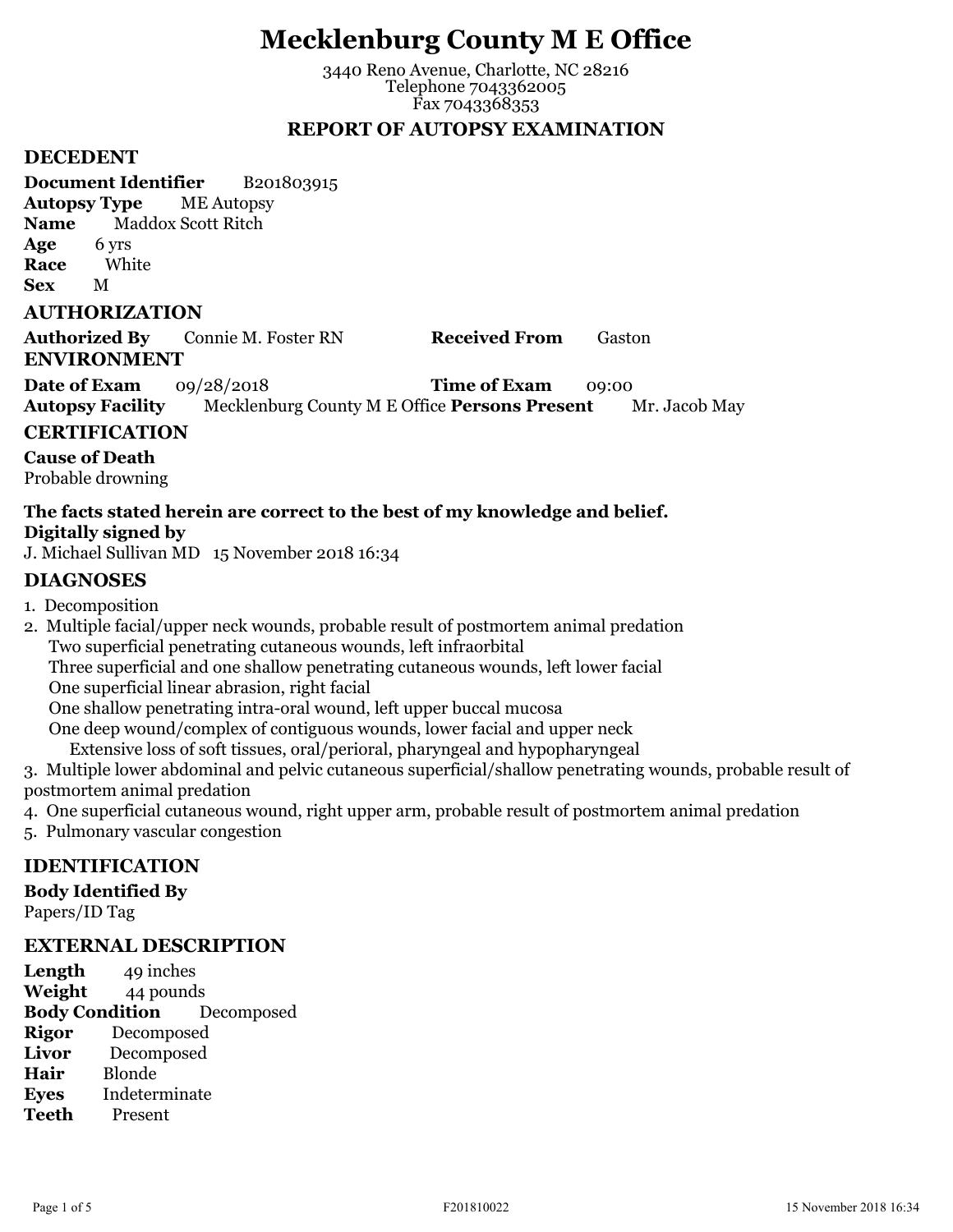The body is that of a white male child appearing the stated age, normally developed and nourished, clothed in the following: wet and mud stained clothing including red tee shirt (with white letters "I'M THE", and blue letters "MAN"), dark blue short pants with white and red stripes on the side, pull-up disposable diaper, blue sandal type shoes with straps with yellow and white colored soles. The shorts and top of diaper and pulled down to the level of the hip on the right and to the upper leg on the left. There is partial tearing of the side of the diaper on the left. There is a brown cord necklace with bead around the neck. There is patchy leaf and vegetation debris over the face and clothing. There is patchy mud staining of the skin. There is dirt/mud sediment in the diaper. The body is in a state of decomposition with diffuse bloating, green and red patchy discoloration, extensive skin slippage, early maggot infestation over the posterior head. There is mild prolapse of the rectum at the anus due to decomposition, no evidence of trauma. Two upper central incisors are absent postmortem. Mandibular and maxillary first molar teeth are erupted.

## **INJURIES**

There are multiple facial and upper neck wounds which are likely the result of postmortem animal predation. There are two linear, shallow penetrating cutaneous wounds left infraorbital, each measuring 1" in length. More inferior of the two wounds shows sharp angled wound margins medial and lateral.

Over the left lower face a short distance above the left corner of the mouth are three superficial cutaneous wounds including a 5/16" linear, shallow "V" shaped, superficial wound and an adjacent 3/16" linear, shallow "V" shaped, superficial wound. Lateral to these wounds is an irregular, complex sharp margined superficial wound measuring 1/4" x  $\frac{1}{4}$ ".

Immediately above the left corner of the mouth and extending in near horizontal fashion across the mid anterior left cheek is a linear, shallow penetrating cutaneous wound measuring 1-5/8" in length which gapes to a width of approximately 5/16" and shows irregular sharp pointed margin lateral and sharp pointed margin medial.

Over the right cheek just below the right eye extending in oblique fashion is an interrupted superficial curvilinear abrasion measuring  $\frac{1}{4}$ " and  $\frac{1}{5}$ %".

On internal examination of the mouth, above the left corner of the mouth, the buccal mucosa shows a shallow penetrating wound, diamond shaped, measuring 3/8" x 3/8".

There is a large area of soft tissue loss over the lower face and upper neck, a large wound (or more likely a complex of contiguous wounds) covering an area measuring approximately 6" medial-to-lateral and 2¼" superior/inferior. Superiorly over the lower face right and left lateral margins of the wounds show a rounded "U" shaped and the margins over the lower face both right and left show sharp angled margins. The wounds show extensive excavation with loss of soft tissues of the lower face, through-and-through, exposing upper teeth and mandible. Mandible shows no cutting injuries or tool marks. There is extensive loss of soft tissues oral and perioral anterior and posterior to the mandible, loss of tongue, loss of greater portion of lateral oral and pharyngeal tissues, as well as loss of hypopharyngeal tissues to the level of the hyoid bone.

Over the superior to mid neck, there is a horizontally oriented, superficial, linear cutaneous wound measuring 1" in length which shows fine jagged edge at its inferior margin.

As noted in the internal description below, there are no obvious injuries to the larynx, or to major vessels of the upper neck.

There are multiple superficial and shallow cutaneous wounds of the lower abdomen and pelvis, also likely the result of postmortem animal predation.

There is a cluster of 8 superficial cutaneous wounds all of which show sharp margins over the midline lower abdomen, measuring ¼" to ¾" in length. In the right groin is a 1" linear to crescentic, shallow penetrating wound which shows a hooked sharp medial margin and shows shallow penetrating injury to subcutaneous tissues, to a depth of 5/8", in a direction downward. Over the left groin is a 5/8" x 3/8" ovoid, superficial cutaneous wound which shows sharp margins medially. Over the left upper leg is a 1½" x 3/4" elliptical, superficially penetrating wound which shows sharp margins superiorly and a double "V" shaped sharp margin inferiorly.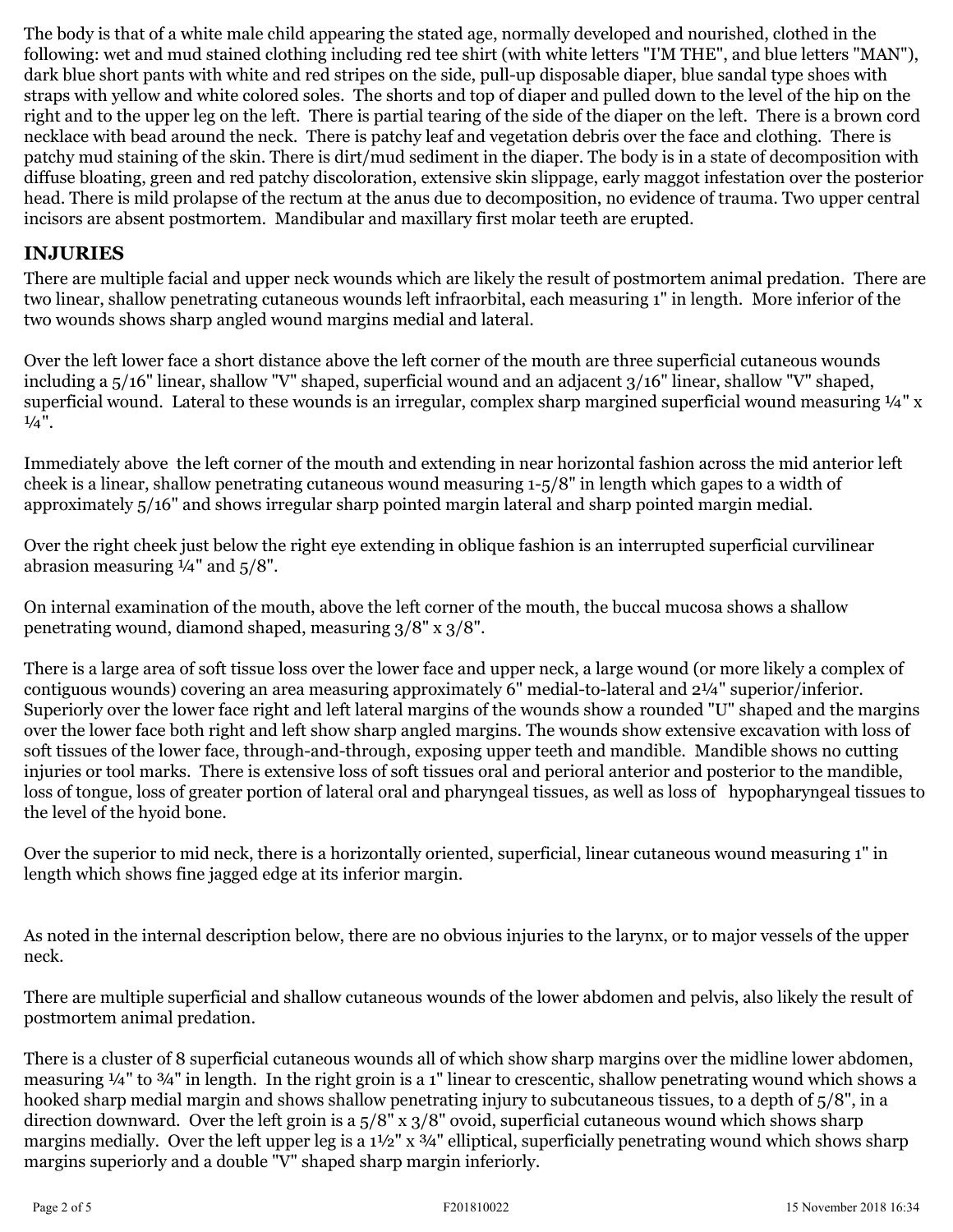Over the left anterior lateral pelvis are two superficial linear to triangular superficial cutaneous wounds measuring 3/4" and 3/8".

There is an injury to the right upper arm which is also consistent with postmortem animal predation. This is a 9/16" linear superficial penetrating cutaneous wound which shows a sharp hooked inferior margin.

## **DISPOSITION OF PERSONAL EFFECTS AND EVIDENCE**

**The following items are released with the body** None

## **The following items are preserved as evidence**

Clothing, cord necklace

## **PROCEDURES**

**Radiographs** X-rays show no bony injuries.

**Microbiology**

None

**Chemistry** None

#### **Identification** Identification is based on circumstances, physical characteristics and dental exam consistent with age.

## **Special Evidence Collection**

Clothing, necklace, fingernail swabs, sexual assault kit

## **INTERNAL EXAMINATION**

## **Body Cavities**

Organs and tissues show dark discoloration and softening of decomposition, with decompositional marked distention with air of bowel loops.

## **Cardiovascular System**

## **Heart Weight** 96 grams

Aorta and great vessels show a normal configuration. Ductus arteriosus closed. Foramen ovale closed. Coronary arteries proximally show a normal configuration and are of normal caliber. Valves and chambers show normal configuration. Myocardium unremarkable on serial section.

**Respiratory System Right Lung Weight** 127 grams **Left Lung Weight** 119 grams Larynx and trachea clear. Proximal bronchial branches clear. Lungs on section show moderate vascular congestion.

Dissection of the neck shows no hemorrhage within strap musculature. Right and left internal jugular veins and right and left carotid arteries appear intact. Hyoid bone is intact. There is non-fusion of the synchondrosis of left body/ greater horn. Larynx shows no hemorrhages.

## **Gastrointestinal System**

The esophagus contains a small amount of dark brown/black fluid with fine particulate matter, apparent dirt sediment and vegetation particulate matter. Stomach contains 3 cc of similar fluid with fine particulate matter/sediment. Duodenum unremarkable. Remainder of small bowel and large bowel unremarkable on external examination and palpation. The appendix is present.

**Liver** Liver Weight 440 grams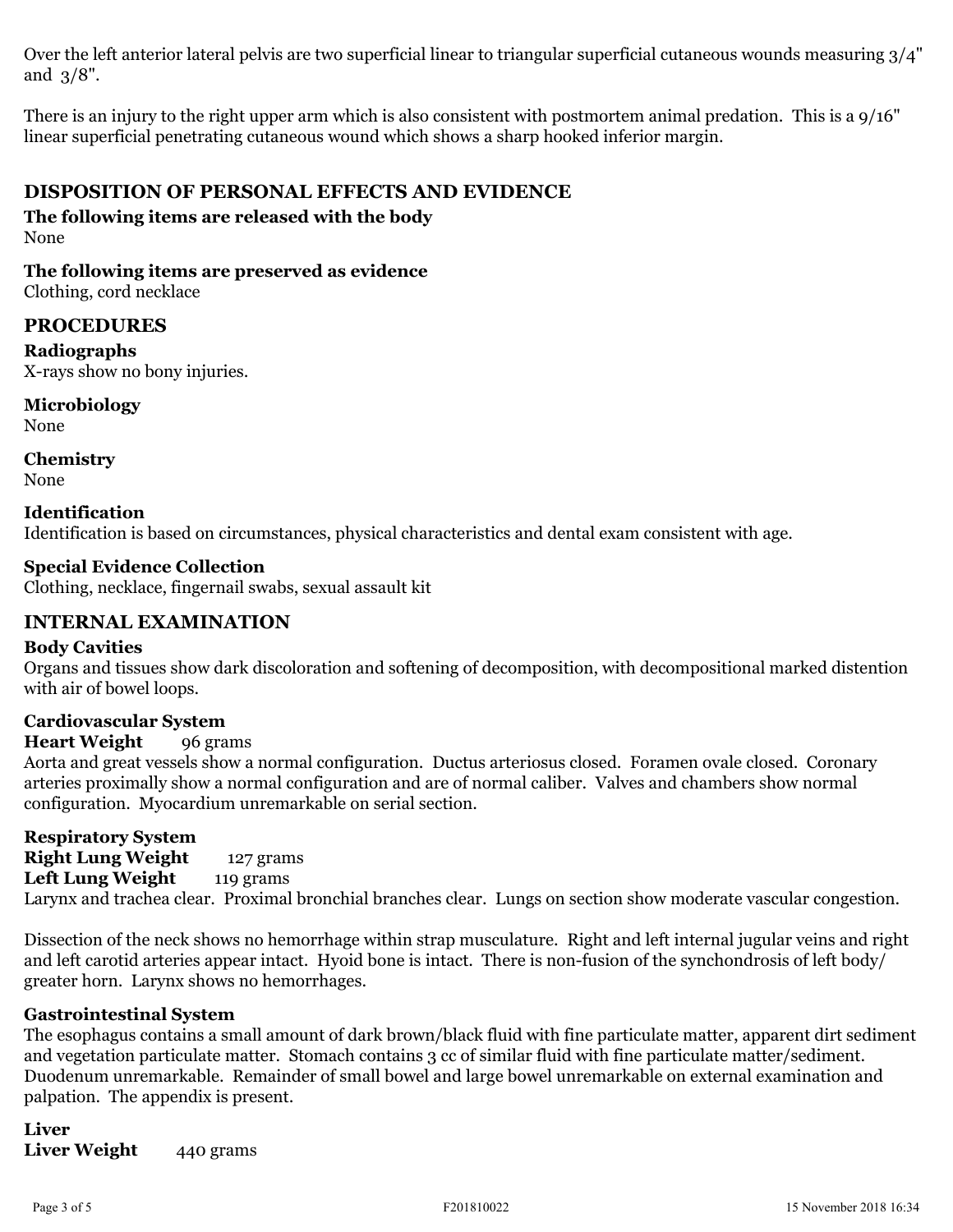Capsule smooth and intact. Parenchyma soft and brown. Gallbladder present.

## **Spleen**

**Spleen Weight** 36 grams Capsule smooth and intact. Parenchyma soft and red.

## **Pancreas**

Tan and unremarkable on section.

**Urinary Right Kidney Weight** 44 grams Left Kidney Weight 46 grams Subcapsular surfaces smooth. Cortices not narrowed. Pelves and ureters not dilated. Bladder empty of urine.

## **Reproductive**

Male genitalia. Prostate unremarkable.

**Endocrine** THYROID: Unremarkable

ADRENALS: Unremarkable, autolyzed

## **Neurologic**

**Brain Weight** 1210 grams Meninges clear. The brain is in a semi-liquefied to liquefied condition and shows no evidence of gross hemorrhage.

## **Musculoskeletal System**

Unfused superior coronal suture. Laxity at posterior Atlanto-occipital juncture due to decomposition.

## **MICROSCOPIC EXAMINATION**

## **Microscopic Comment**

All sections show autolysis and no pathologic diagnosis.

## **SUMMARY AND INTERPRETATION**

This is a 6-year-old white male whose body was recovered from a creek in Gaston County on the afternoon of 9/27/ 2018. His body was recovered after an extensive search operation for many days which began after the child disappeared from the sight of his father and a companion while walking in a nearby park on the afternoon of 9/22/ 2018. The discovery location was described as an eddy pool in the creek. The body was reportedly submerged with overlying vegetation debris. An available medical record lists a medical history of autism spectrum disorder and indicates the child was nonverbal.

Autopsy showed the body of a white male child in a state of decomposition with numerous wounds consistent with postmortem animal predation. These wounds included several superficial facial wounds, as well as one large wound, or a complex of wounds, over the lower face and upper neck with deep excavation and loss of soft tissues of lower face and upper neck including oral, pharyngeal and hypopharyngeal areas. Additionally there were multiple superficial/shallow penetrating wounds of lower abdomen and pelvis and a single superficial wound of the right upper arm, all consistent with postmortem animal predation. Findings included pulmonary vascular congestion.

Toxicologic analysis of blood sample taken at the time of autopsy showed an ethanol content of 50 mg/dl, and isopropanol of 7 mg/dl. This is very likely the result of decomposition.

Due to the limits placed on postmortem examination by decomposition and the loss of soft tissues around the lower face and neck, the exam itself cannot be conclusive. The findings are not inconsistent with drowning. In conjunction with investigative information at this time, which gives no indication of other than an accidental drowning, it seems reasonable to conclude that the likely cause of death is drowning. Should future investigative findings impact this determination of cause or manner of death an addendum will be made.

## **DIAGRAMS**

1. BODY DIAGRAM: CHILD HEAD (FRONT/BACK)